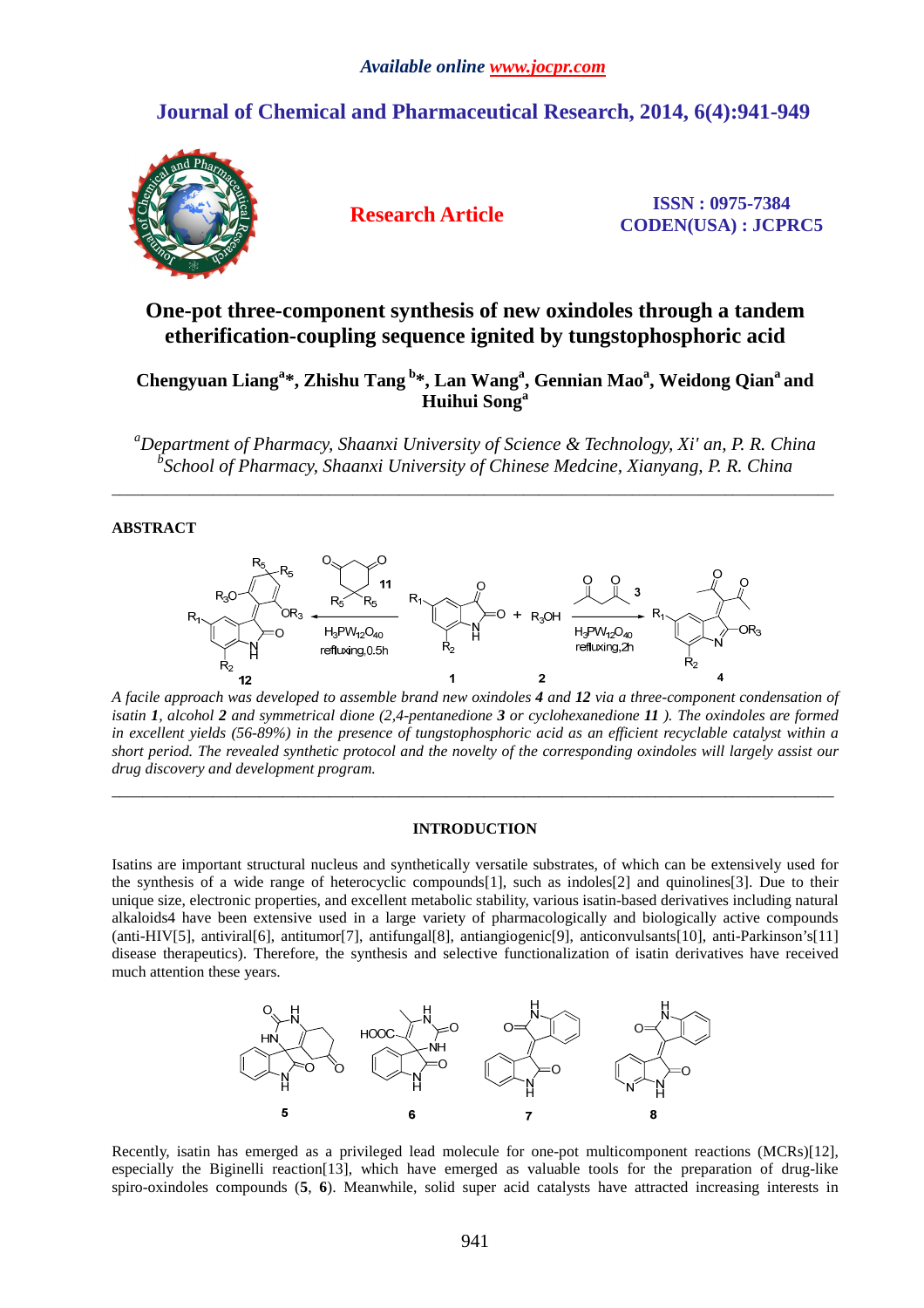organic synthesis, mainly due to their low-cost and readily reusable availability[14]. In this paper, for the first time we report an efficient synthesis of new oxindole scaffolds based on an etherification followed by a Knoevenagel-type condensation. This includes a tandem two-step reaction sequence of isatin **1**, alcohol **2** and symmetrical dione (2,4-pentanedione **3** or cyclohexanedione **11**) in the presence of catalytic tungstophosphoric acid (TPA). Although several isatin-based reactions have been reported by our research groups for the synthesis of indirubin 7 and 7-azaindirubins[15] **8**, the synthesis of 3-(2-alkoxy-3-indolylidene)-2,4-pentanedione **4** and 3-(2,6-dialkoxycyclohexa-2,5-dienylidene)2-indolinone **12** have not been reported yet.

*\_\_\_\_\_\_\_\_\_\_\_\_\_\_\_\_\_\_\_\_\_\_\_\_\_\_\_\_\_\_\_\_\_\_\_\_\_\_\_\_\_\_\_\_\_\_\_\_\_\_\_\_\_\_\_\_\_\_\_\_\_\_\_\_\_\_\_\_\_\_\_\_\_\_\_\_\_*

# **EXPERIMENTAL SECTION**

All the substrates and solvents were commercially available and purified before use. Reactions were carried out under  $N<sub>2</sub>$  using standard Schlenk technique. Mass spectra were recorded using electron impact ionization (EI) techniques. Compounds were visualized under UV lamp (254 nM). <sup>1</sup>H NMR and <sup>13</sup>C NMR spectra were obtained on a Bruker AV-300 NMR spectrometer. Analytical TLC was carried out with plates precoated with silicagel 60 F<sub>254</sub> (0.25 mm thick).

#### **General experimental procedure for synthesis of of 4 and 12:**

A typical procedure for the formation of 3-(2-alkoxy-3-indolylidene)-2,4-pentanedione **4**: To a 100mL Standard Schlenk flask containing refluxing alcohol **3** (50mL) solution of isatin **1**(10 mmol) and TPA (0.1mmol) was added 2,4-pentanedione  $2(9.5 \text{ mmol})$  under N<sub>2</sub>, which was stirred for 2 h. On completion of the reaction, as indicated by TLC (n-hexane/ethyl acetate, 40:60), the reaction mixture was cooled to r.t. The miscible liquids was concentrated under reduced pressure, which was poured into cold water (50mL). The crude product was extracted by ethyl acetate that further purified by flash chromatography. A similar procedure for the formation of **12** can also be administrated. All compounds' structures were established by IR,  ${}^{1}H$  and  ${}^{13}C$  NMR spectroscopy, as well as HRMS.

### *3-(2-methoxy-3-indolylidene)pentane-2,4-dione* (**4a**)

Pale oil; <sup>1</sup>H-NMR (300MHz, DMSO-*d*<sup>6</sup>) δ: 7.37-7.31 (m, 4H), 4.15 (s, 3H), 2.31 (s, 6H); <sup>13</sup>C-NMR (75MHz, DMSO-*d*<sup>6</sup>) δ:197.8, 188.2, 157.6, 147.5, 145.1, 140.1, 129.5, 127.1, 125.5, 56.1, 30.7; HRMS (EI) for (M+H)<sup>+</sup>: calcd 244.0974, found 244.0977.

#### *3-(2-ethoxy-3-indolylidene)pentane-2,4-dione* (**4b**)

Yellow wax; <sup>1</sup>H-NMR(300MHz, DMSO-*d*<sup>6</sup>) δ: 7.38-7.31 (m, 4H), 4.08 (q, 2H, J=10.5Hz), 2.31(s, 6H), 1.24 (t, 3H, *J*=10.5Hz);<sup>13</sup>C-NMR (75MHz, DMSO-*d* 6 ) δ:197.8, 188.1, 157.6, 147.5, 145.1, 140.1, 129.1, 127.4 ,126.0, 64.9, 30.9, 15.4; HRMS (EI) for  $(M+H)^+$ : calcd 258.1130, found 258.1133.

# *3-(2-propoxy-3-indolylidene)pentane-2,4-dione* (**4c**)

Pale wax; <sup>1</sup>H-NMR (300MHz, DMSO-*d*<sup>6</sup>) δ: 7.38-7.32 (m, 4H), 4.05 (t, 2H, *J*=10.0Hz), 2.30 (s, 6H), 1.71-1.62 (m,2H), 1.09(t, 3H, *J*=10.0Hz); <sup>13</sup>C-NMR (75MHz, DMSO-*d* 6 ) δ: 198.1, 188.2, 157.6,147.7,140.2, 129.2, 127.7, 126.3, 68.0, 29.7, 23.2; HRMS (EI) for  $(M+H)^+$ : calcd 272.1287, found 272.1291.

### *3-(2-methoxy-5-methyl-3-indolylidene)pentane-2,4-dione* (**4d**)

Pale oil ;<sup>1</sup>H-NMR(300MHz, DMSO-*d*<sup>6</sup>) δ: 7.16-7.10(m, 3H), 4.11(s, 3H), 2.36 (s, 3H), 2.30 (s, 6H); <sup>13</sup>C-NMR (75MHz, DMSO-*d* 6 ) δ: 197.8, 187.4, 159.4, 146.2, 143.7, 139.0, 136.8, 129.5, 128.1, 125.1, 65.1, 29.9, 22.7; HRMS  $(EI)$  for  $(M+H)^+$ : calcd 258.1130, found 258.1136.

## *3-(2-ethoxy-5-methyl-3-indolylidene)pentane-2,4-dione* (**4e**)

Pale wax; <sup>1</sup>H-NMR (300MHz, DMSO-*d*<sup>6</sup>) δ: 7.16 (d, 1H, *J*=7.5Hz), 7.11(d, 1H, *J*=7.5Hz), 6.99 (s, 1H), 4.08 (q, 2H, *J*=10.0Hz), 2.35 (s, 3H), 2.29 (s, 6H), 1.14 (t, 3H, *J*=10.0Hz); <sup>13</sup>C-NMR (75MHz, DMSO-*d* 6 ) δ:198.1, 187.3, 159.6, 146.2, 143.7, 139.0, 136.8, 129.5, 127.3, 125.9, 64.9, 30.8, 22.9 15.6; HRMS (EI) for  $(M+H)^+$ : calcd 272.1287, found 272.1289.

### *3-(2-propoxy-5-methyl-3-indolylidene)pentane-2,4-dione* (**4f**)

Yellow wax; <sup>1</sup>H-NMR (300MHz, DMSO-*d* 6 ) δ: 7.16 (d, 1H, *J*=7.4Hz), 7.11 (d, 1H, *J*=7.4Hz), 7.00 (s, 1H), 3.98 (q, 2H, *J*=10.0Hz), 2.35 (s, 3H), 2.28 (s, 6H), 1.69-1.63 (m, 2H), 1.09 (t, 3H, *J*=10.0Hz); <sup>13</sup>C-NMR (75MHz, DMSO-*d* 6 ) δ: 198.0, 187.3, 159.7, 146.3, 143.7, 139.1, 136.8, 129.5, 128.3, 127.7, 125.0, 68.0, 30.8, 24.2, 22.8, 11.1; HRMS  $(EI)$  for  $(M+H)^+$ : calcd 286.1443, found 286.1441.

*3-(2-methoxy-5-fluoro-3indolylidene)pentane-2,4-dione* (**4g**) Red oil; <sup>1</sup>H-NMR (300MHz, DMSO-*d*<sup>6</sup>) δ: 7.26 (d, 1H, *J*=7.5Hz), 7.12 (d, 1H, *J*=7.5Hz), 6.69 (s, 1H), 4.12 (s, 3H),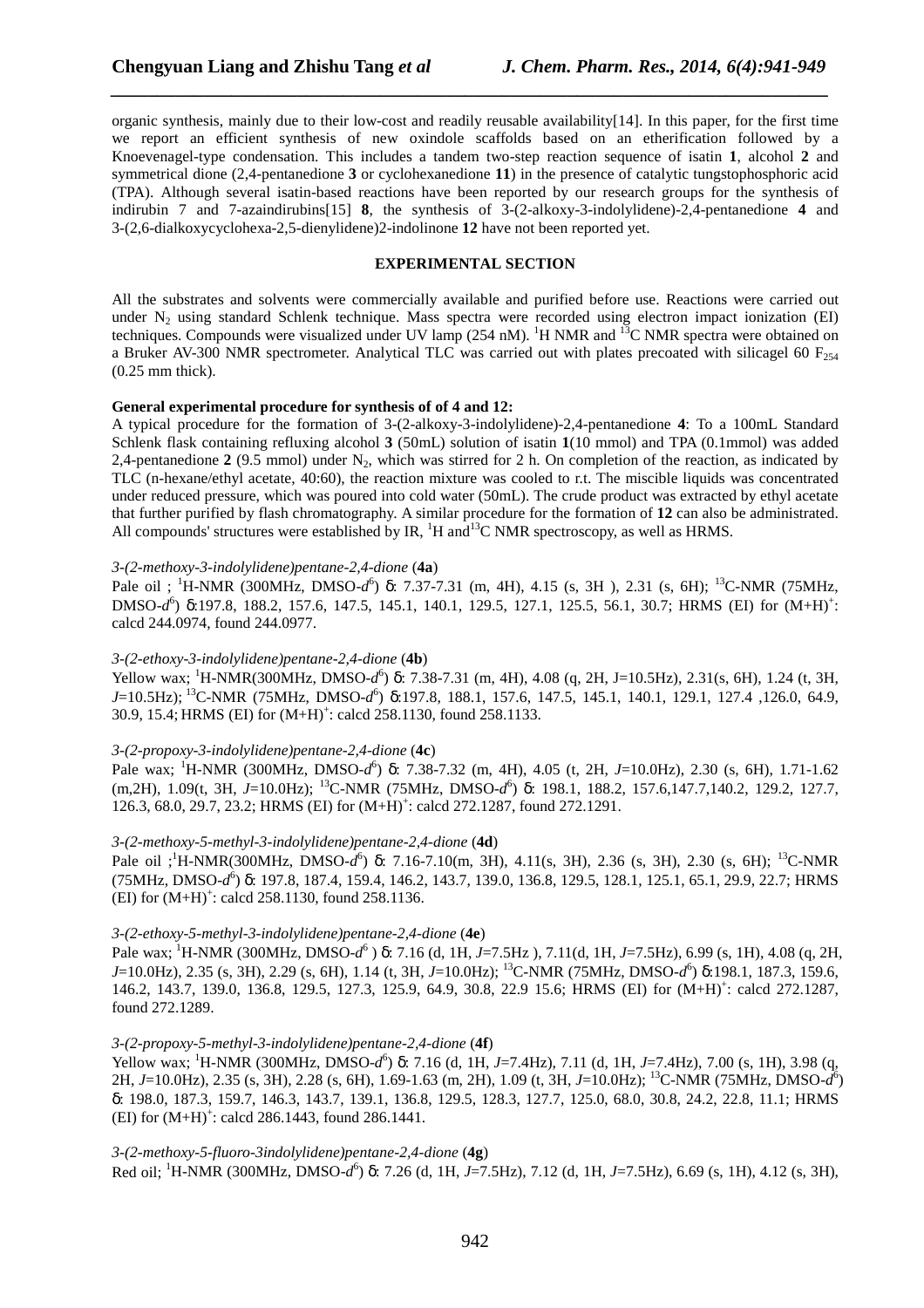2.29 (s, 6H); <sup>13</sup>C-NMR (75MHz, DMSO-*d* 6 ) δ: 198.3, 187.8, 161.6, 159.8, 146.3, 139.1, 130.0, 123.8, 117.8, 112.2, 65.1, 30.1; HRMS (EI) for  $(M+H)^+$ : calcd 262.0879, found 262.0882.

*\_\_\_\_\_\_\_\_\_\_\_\_\_\_\_\_\_\_\_\_\_\_\_\_\_\_\_\_\_\_\_\_\_\_\_\_\_\_\_\_\_\_\_\_\_\_\_\_\_\_\_\_\_\_\_\_\_\_\_\_\_\_\_\_\_\_\_\_\_\_\_\_\_\_\_\_\_*

#### *3-(5-fluoro-2-ethoxy-3-indolylidene)pentane-2,4-dione* (**4h**)

Red wax; <sup>1</sup>H-NMR (300MHz, DMSO-*d*<sup>6</sup>) δ: 7.26 (d, 1H, *J*=7.5Hz), 7.12 (d, 1H, *J*=7.5Hz), 7.00(s, 1H), 4.07 (q, 2H, *J*=9.9Hz), 2.27 (s, 6H), 1.10 (t, 3H, *J*=9.9Hz); <sup>13</sup>C-NMR (75MHz, DMSO-*d* 6 ) δ:198.4, 187.4, 161.3, 159.2, 146.1, 142.3, 130.7, 123.8, 116.7, 112.6, 64.7, 30.7, 15.5; HRMS (EI) for  $(M+H)^+$ : calcd 276.1036, found 276.1033

### *3-(2-propoxy-5-fluoro-3-indolylidene)pentane-2,4-dione* (**4i**)

Red wax;<sup>1</sup>H-NMR (300MHz, DMSO-*d*<sup>6</sup>) δ: 7.27 (d, 1H, *J*=7.5Hz), 7.12 (d, 1H, *J*=7.5Hz), 6.98 (s, 1H), 3.96 (t, 2H, *J*=9.5Hz), 2.28 (s, 6H), 1.70-1.64 (m, 2H), 1.10 (t, 3H, *J*=9.5Hz); <sup>13</sup>C-NMR (75MHz, DMSO-*d* 6 ) δ: 198.1, 187.8, 161.3, 159.3, 146.2, 139.3, 130.0, 123.8, 116.7, 112.6, 64.4, 30.8, 22.8, 11.1; HRMS (EI) for (M+H)<sup>+</sup>: calcd 290.1192, found 290.1195.

### *3-(2-methoxy-7-fluoro-3-indolylidene)pentane-2,4-dione* (**4j**)

Red oil; <sup>1</sup>H-NMR (300MHz, DMSO-*d*<sup>6</sup>) δ: 7.27 (t, 1H, *J*=7.5Hz), 7.15-7.10 (dd, 2H, *J*=7.5Hz), 4.10 (s, 3H), 2.28 (s, 6H); <sup>13</sup>C-NMR (75MHz, DMSO-*d*<sup>6</sup>) δ:198.5, 188.0, 159.6, 146.2, 139.2, 136.7, 129.0, 125.1, 117.8, 65.1, 29.7; HRMS (EI) for  $(M+H)^+$ : calcd 261.0801, found 261.0806.

### *3-(7-fluoro-2-ethoxy-3-indolylidene)pentane-2,4-dione* (**4k**)

Red wax; <sup>1</sup>H-NMR (300MHz, DMSO-d<sup>6</sup>) δ:7.27 (t, 1H, *J*=7.5Hz), 7.15-7.11 (dd, 2H, *J*=7.5Hz), 4.08 (q, 2H, *J*=10.0Hz), 2.30(s, 6H), 1.12 (t, 3H, *J*=10.0Hz); <sup>13</sup>C-NMR (75MHz, DMSO-*d* 6 ) δ:198.6, 187.9, 159.7,146.1, 139.0, 135.9, 128.7, 124.3, 117.8, 64.7, 29.8, 15.5; HRMS (EI) for  $(M+H)^+$ : calcd 276.1036, found 276.1037

### *3-(2-propoxy-7-fluoro-3-indolylidene)pentane-2,4-dione* (**4l**)

Red wax; <sup>1</sup>H-NMR (300MHz, DMSO-*d* 6 ) δ: 7.28 (t, 1H, *J*=7.5Hz), 7.16-7.12 (dd, 2H, *J*=7.5Hz), 3.98 (t, 2H, *J*=9.7Hz), 2.31(s, 6H), 1.69-1.64(m, 2H), 1.10 (t, 3H, *J*=9.7); <sup>13</sup>C-NMR (75MHz, DMSO-*d* 6 ) δ:198.1, 187.8, 159.6, 153.8, 146.2, 139.3, 130.0, 123.7, 116.9, 112.7, 64.5, 30.9, 22.8, 11.2; HRMS (EI) for  $(M+H)^+$ : calcd 290.1192, found 290.1195.

## *3-(2-methoxy-5-chloro-3-indolylidene)pentane-2,4-dione* (**4m**)

Pink oil; <sup>1</sup>H-NMR (300MHz, DMSO-*d* 6 ) δ: 7.37-7.30 (dd, 2H, *J*=7.5Hz), 7.22(s, 1H),4.08(s, 3H), 2.31(s, 6H);<sup>13</sup>C-NMR (75MHz, DMSO-*d*<sup>6</sup>) δ: 198.2, 187.1, 160.3, 146.2, 144.8, 142.3, 139.0, 132.7, 129.3, 127.6, 65.1, 29.9; HRMS (EI) for  $(M+H)^+$ : calcd 278.0584, found 278.0587.

## *3-(2-ethoxy-5-chloro-3-indolylidene)pentane-2,4-dione* (**4n**)

Pink wax; <sup>1</sup>H-NMR (300MHz, DMSO-*d*<sup>6</sup>) δ: 7.37-7.31 (dd, 2H, *J*=7.5Hz), 7.22 (s, 1H), 4.01 (q, 2H, *J*=10.0Hz), 2.29 (s, 6H), 1.12 (t, 3H, *J*=10.0Hz); <sup>13</sup>C-NMR (75MHz, DMSO-*d* 6 ) δ:198.3, 187.9, 161.0, 144.8, 139.1, 132.9, 129.4, 64.9, 30.1, 15.4; HRMS (EI) for  $(M+H)^+$ : calcd 292.0740, found 292.0745.

#### *3-(2-propoxy-5-chloro-3-indolylidene)pentane-2,4-dione* (**4o**)

Pink wax; <sup>1</sup>H-NMR (300MHz, DMSO-*d* 6 ) δ: 7.36-7.30 (dd, 2H, *J*=7.5Hz), 7.22 (s, 1H), 3.98 (t, 2H, *J*=9.5Hz), 2.27 (s, 6H), 1.63 (m, 2H), 0.98 (t, 3H, *J*=9.5Hz); <sup>13</sup>C-NMR (75MHz, DMSO-*d* 6 ) δ:198.7, 188.0, 159.8, 144.8, 142.3, 139.0, 130.0, 123.8, 116.5, 68.0, 29.9, 23.2, 12.0; HRMS (EI) for  $(M+H)^{+}$ : calcd 306.0897, found 306.0895

#### *3-(2,6-diethoxycyclohexa-2,5-dienylidene)indolin-2-one* (**12a**)

Pale wax; <sup>1</sup>H-NMR (300MHz, DMSO-*d*<sup>6</sup>) δ: 9.83 (br, 1H), 8.14 (d, 1H, *J*=7.5Hz), 7.29 (t, 1H, *J*=7.5Hz), 7.14 (t, 1H, *J*=7.5Hz), 6.93 (d, 1H, *J*=7.5Hz), 4.62 (t, 2H, *J*=5.2Hz), 4.06 (q, 4H, *J*=10.0Hz), 2.65 (d, 2H, *J*=5.2Hz), 1.27 (t, 6H, *J*=10.0Hz); <sup>13</sup>C-NMR (75MHz, DMSO-*d*<sup>6</sup>) δ:171.4, 158.1, 144.5, 142.5, 130.1, 127.6, 124.5, 122.9, 110.1, 89.6, 65.9, 23.7, 15.8; HRMS (EI) for  $(M+H)^+$ : calcd 298.1443, found 298.1445

#### *3-(2,6-diethoxycyclohexa-2,5-dienylidene)-5-fluoroindolin-2-one* (**12b**)

Red wax; <sup>1</sup>H-NMR (300MHz, DMSO-*d*<sup>6</sup>) δ: 9.87 (br, 1H), 7.86 (d, 1H, *J*=7.0Hz), 7.10 (d, 1H, *J*=7.0Hz), 6.94(s, 1H), 4.61 (t, 2H, *J*=5.5Hz), 4.04 (q, 4H, *J*=10.0Hz), 2.65 (d, 2H, *J*=5.5Hz), 1.27 (t, 6H, *J*=10.0Hz); <sup>13</sup>C-NMR (75MHz, DMSO-*d* 6 ) δ:171.3, 158.0, 145.5, 142.4, 129.7, 128.0, 124.4, 123.0, 110.4, 88.9, 67.6, 24.1, 15.8; HRMS  $(EI)$  for  $(M+H)^+$ : calcd 316.1349, found 316.1353

#### *3-(2,6-diethoxycyclohexa-2,5-dienylidene)-5-chloroindolin-2-one* (**12c**)

Yellow wax; <sup>1</sup>H-NMR (300MHz, DMSO-*d*<sup>6</sup>) δ: 9.85 (br, 1H), 8.17 (d, 1H, *J*=7.0Hz), 7.35 (d, 1H, *J*=7.0Hz), 7.28 (s,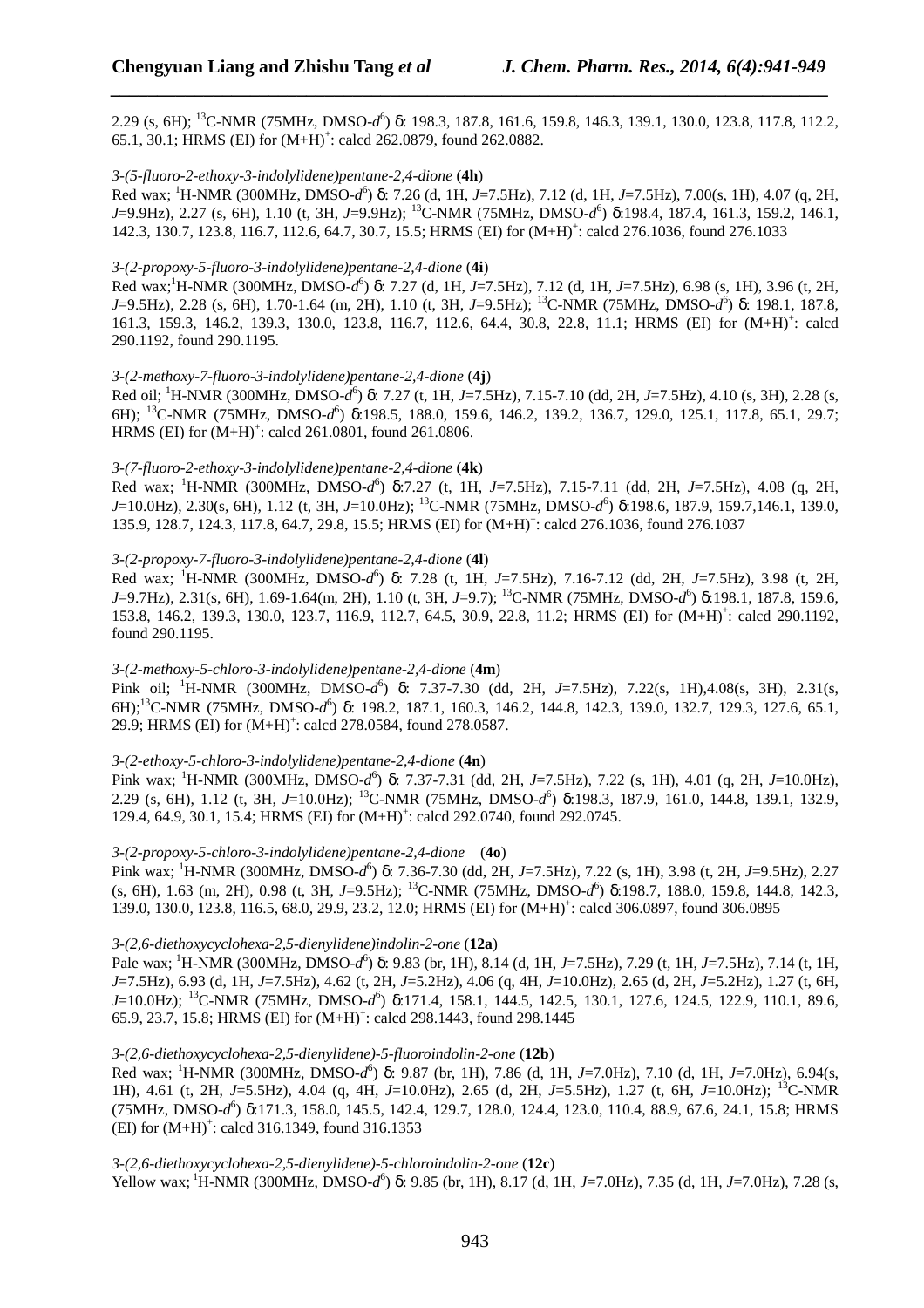1H), 4.60 (t, 2H, *J*=5.5Hz), 4.04 (q, 4H, *J*=10.0Hz), 2.64 (d, 2H, *J*=5.5Hz), 1.28 (t, 6H, *J*=10.0Hz); <sup>13</sup>C-NMR (75MHz, DMSO-*d* 6 ) δ: 170.9, 158.2, 145.4, 141.8, 129.3, 128.1, 124.1, 122.8, 111.3, 88.6, 68.1, 24.1, 15.9; HRMS  $(EI)$  for  $(M+H)^+$ : calcd 332.1053, found 332.1057

*\_\_\_\_\_\_\_\_\_\_\_\_\_\_\_\_\_\_\_\_\_\_\_\_\_\_\_\_\_\_\_\_\_\_\_\_\_\_\_\_\_\_\_\_\_\_\_\_\_\_\_\_\_\_\_\_\_\_\_\_\_\_\_\_\_\_\_\_\_\_\_\_\_\_\_\_\_*

#### *3-(2,6-diethoxycyclohexa-2,5-dienylidene)-5-methylindolin-2-one* (**12d**)

Pink wax;<sup>1</sup>H-NMR (300MHz, DMSO-*d*<sup>6</sup>) δ: 9.77 (br, 1H), 7.59 (d, 1H, *J*=7.5Hz), 7.10 (s, 1H), 6.91 (d, 1H, *J*=7.5Hz), 4.59 (t, 2H, *J*=5.5Hz), 4.01 (q, 4H, *J*=10.0Hz), 2.63 (d, 2H, *J*=5.5Hz), 2.31 (s, 3H), 1.27 (t, 6H, *J*=10.0Hz); <sup>13</sup>C-NMR (75MHz, DMSO-*d* 6 ) δ: 170.8, 158.1, 145.3, 141.7, 129.3, 128.2, 124.5, 122.4, 111.2, 87.9, 67.9, 24.1, 16.0; HRMS (EI) for  $(M+H)^+$ : calcd 312.1600, found 312.1607.

#### *3-(2,6-diethoxy-4,4-dimethylcyclohexa-2,5-dienylidene)indolin-2-one* (**12e**)

Pale wax; <sup>1</sup>H-NMR (300MHz, DMSO-*d*<sup>6</sup>) δ: 9.56 (br, 1H), 8.45 (d,1H), 7.12-6.95 (m, 3H), 4.54 (s, 2H), 4.07(q, 4H, *J*=8.5Hz), 1.43 (S, 6H), 1.24 (t, 6H, *J*=8.5Hz); <sup>13</sup>C-NMR (75MHz, DMSO-*d* 6 ) δ: 169.1, 153.7, 146.8, 143.1, 132.6, 128.1, 124.2, 119.5, 109.3, 101.9, 75.3, 30.8, 27.9, 16.5; HRMS (EI) for  $(M+H)^+$ : calcd 326.1756, found 326.1761

*3-(2,6-diethoxy-4,4-dimethylcyclohexa-2,5-dienylidene)-5-methylindolin-2-one* (**12f**)

Red wax; <sup>1</sup>H-NMR (300MHz, DMSO-*d*<sup>6</sup>) δ:9.66 (br, 1H), 8.50 (d, 1H, *J*=6.8Hz), 7.12 (s, 1H), 6.78(d, 1H, *J*=6.8Hz), 4.60 (s, 2H), 4.07 (q, 4H, *J*=8.5Hz), 2.42 (s, 3H), 1.43(s, 6H), 1.20 (t, 6H, *J*=8.5Hz); <sup>13</sup>C-NMR (75MHz, DMSO-*d* 6 ) δ: 169.0, 153.3, 145.7, 142.8, 132.6, 128.1, 124.2, 119.5, 109.3, 101.9, 75.3, 30.8, 27.9, 23.4, 16.5; HRMS (EI) for  $(M+H)^{+}$ :340.1913, found 340.1918

#### **RESULTS AND DISCUSSION**

Our initial experiments were focused on the representative procedures of isatin **1a** (1 mmol), 2,4-pentanedione **3** (1 mmol), and boiling methanol (reactant and solvent) as the model substrates facilitated by different catalysts, which are listed in Table 1.



**Scheme 1: Synthesis of 3-(2-alkoxy-3-indolylidene)-2,4-pentanediones 4 in the presence of TPA** 

Among these catalysts, it was observed that when heteropoly acids were used, phosphotungstic acid (TPA) showed potent activity in comparison to phosphomolybdic acid, which led to the formation of desired product **4a** in high yield. As can be seen from Table 1, when the amount of the TPA increased from 1mol % to 5mol %, the yields increased from 64% to 89 % respectively. Varying Lewis acid and BrØnsted acid either did not promote this reaction or afforded low yields (entries 4, 5, 6, 8 and 9). When the reaction was carried out with L-Ascorbic or without acidic additives the yield of the proposed product was negligible even after 4h (entries 7, 10 and 11). Therefore, the use of the commercially available, inexpensive, and easily handled TPA in alcohol provided an efficient and convenient procedure for the synthesis of **4**.

To study the generality of this protocol, the versatility of this protocol was investigated by a library of fifteen substituted 3-(2-alkoxy-3H-indol-3-ylidene)-2,4-pentanediones **4** combining isatins **1**, alcohols **2** and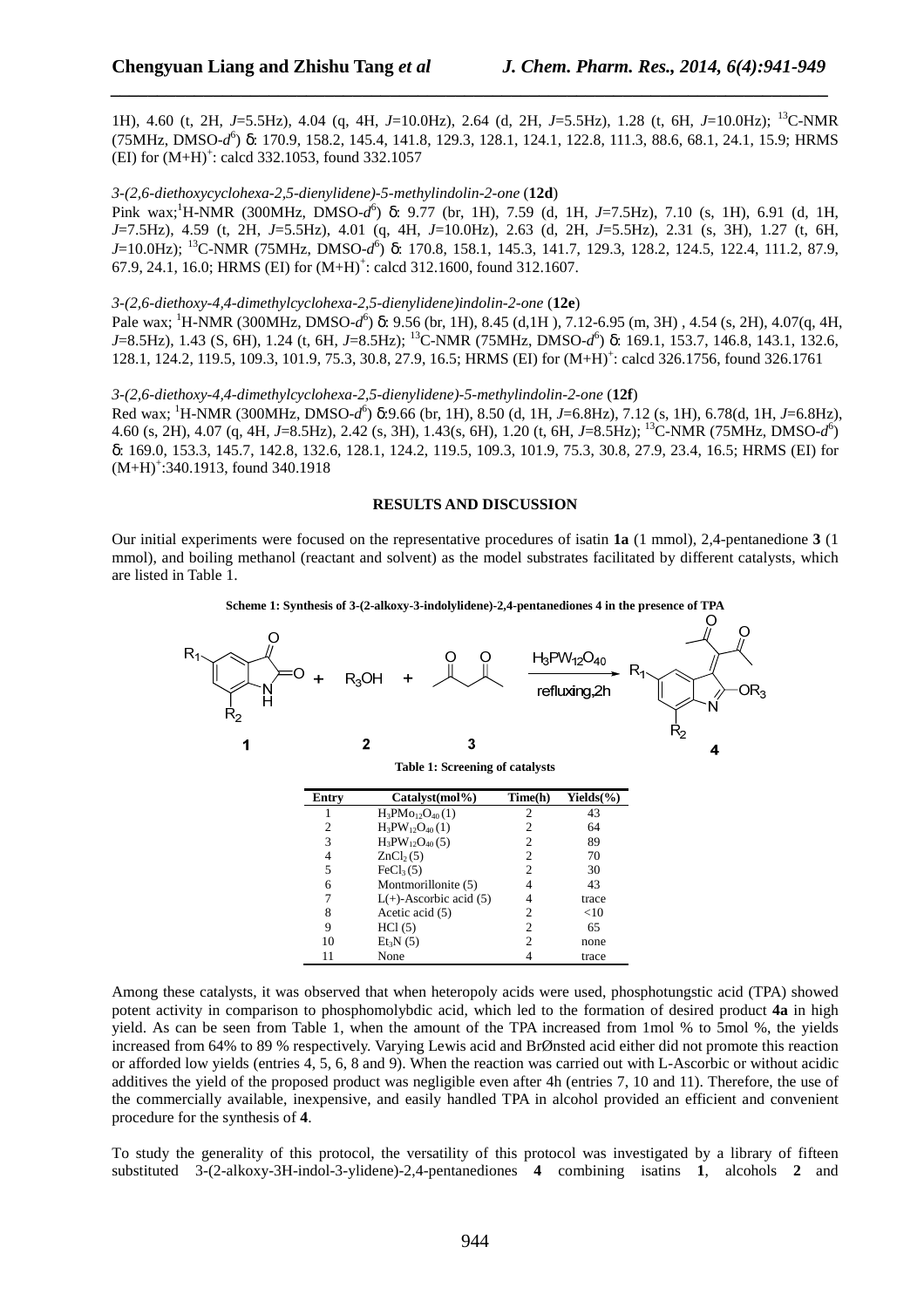2,4-pentanedione **3**. According to Table 2, isatins bearing either electron-releasing or electron-withdrawing groups on the aromatic ring proved to be suitable substrates for this reaction. On the other hand, the alcohols carrying electron-donating and less sterically hindered substituents are more reactive to afford desired products with excellent yields and shortened reaction time in this protocol.

*\_\_\_\_\_\_\_\_\_\_\_\_\_\_\_\_\_\_\_\_\_\_\_\_\_\_\_\_\_\_\_\_\_\_\_\_\_\_\_\_\_\_\_\_\_\_\_\_\_\_\_\_\_\_\_\_\_\_\_\_\_\_\_\_\_\_\_\_\_\_\_\_\_\_\_\_\_*

Recovery of TPA was conveniently performed by precipitation with ethyl acetate directly from the reaction mixture, followed by filtration. Average recovery yields ranged from 80% to 95%. In the catalyst recycling study, a quantity of decrease in chemical yield was observed when the catalyst was reused for the third time (entries 1, 6, 8, and 11). However, when the recycled catalyst was employed for a longer reaction time (3h instead of 2h), a parallel yield as high as initial reaction was achieved.

| Entry          | <b>Substrate</b> |                |                |                |          |         |                  |
|----------------|------------------|----------------|----------------|----------------|----------|---------|------------------|
|                | $\mathbf{R}_1$   | $\mathbf{R}_2$ | $\mathbf{R}_3$ | Time(h)        | Temp.(C) | Product | Yield $(\%)^a$   |
|                | Н                | Н              | Me             | $\overline{2}$ | 56       | 4a      | $67 / 65 / 60^b$ |
| $\overline{2}$ | Н                | Н              | Et             | $\overline{2}$ | 78       | 4b      | 71               |
| 3              | Н                | Н              | n-Propyl       | 3              | 80       | 4c      | 75               |
| 4              | Me               | H              | Me             | 2              | 56       | 4d      | 72               |
| 5              | Me               | Н              | Et             | $\overline{2}$ | 78       | 4e      | 79               |
| 6              | Me               | H              | n-Propyl       | 3              | 80       | 4f      | 81/78/74         |
| 7              | F                | Н              | Me             | $\overline{2}$ | 56       | 4g      | 84               |
| 8              | F                | H              | Et             | $\overline{2}$ | 78       | 4h      | 85/79/70         |
| 9              | F                | Н              | n-Propyl       | 3              | 80       | 4i      | 78               |
| 10             | Н                | F              | Me             | $\overline{2}$ | 56       | 4j      | 86               |
| 11             | Н                | F              | Et             | $\overline{2}$ | 78       | 4k      | 89 / 85/79       |
| 12             | Н                | F              | n-Propyl       | 3              | 80       | 41      | 77               |
| 13             | C1               | Н              | Me             | $\overline{2}$ | 56       | 4m      | 62               |
| 14             | C1               | Н              | Et             | 3              | 78       | 4n      | 60               |
| 15             | C1               | Н              | n-Propyl       | 3              | 80       | 40      | 56               |

**Table 2: Synthesis of 3-(2-alkoxy-3-indolylidene)-2,4-pentanediones 4** *via* **scheme 1** 

a *Isolated yields after flash chromatography.* 

<sup>*b*</sup> With a catalyst sample recovered over three times in entries 1, 6, 8, and 11

The plausible mechanism of this compatible etherified-Knoevenagel-type condensation is demonstrated in Scheme 2. Alcohol reacts with isatin's tautomer **1'** to generate an ether intermediate **9**, followed by a nucleophilic addition with 2,4-pentanedione to afford the respective oxindole **4**.

#### **Scheme 2: Plausible mechanism for the formation of product 4**



These results encouraged us to further explore the potential of the reaction by utilizing 1,3-cyclohexanedione and dimedone instead of 2,4-pentanedione. Quite surprisingly, replacing 2,4-pentanedione **3** with cyclohexanedione **10**, the corresponding reaction under the same condition did not yield the proposed product **11**, instead the unexpected 3-(2,6-dialkoxycyclohexa-2,5-dienylidene)2-indolinone **12** were obtained as the main product in one pot without adding any additional reagents. Cyclohexanedione reacted much quicker and provided the product **12** with moderate yield, likely due to the intensive affinity and reactivity between the two alcohol moieties and the carbonyl groups of **10** (Scheme 3). We envisioned the reaction mechanism that treating symmetrical dione **10** with two equivalents of alcohol **2** would facilitate a two-side parallel etherification leading to 1,5-dialkyl-oxycyclohexa-1,4-diene **13**, of which underwent Knoevenagel-type condensation to afford the totally different oxindole **12.**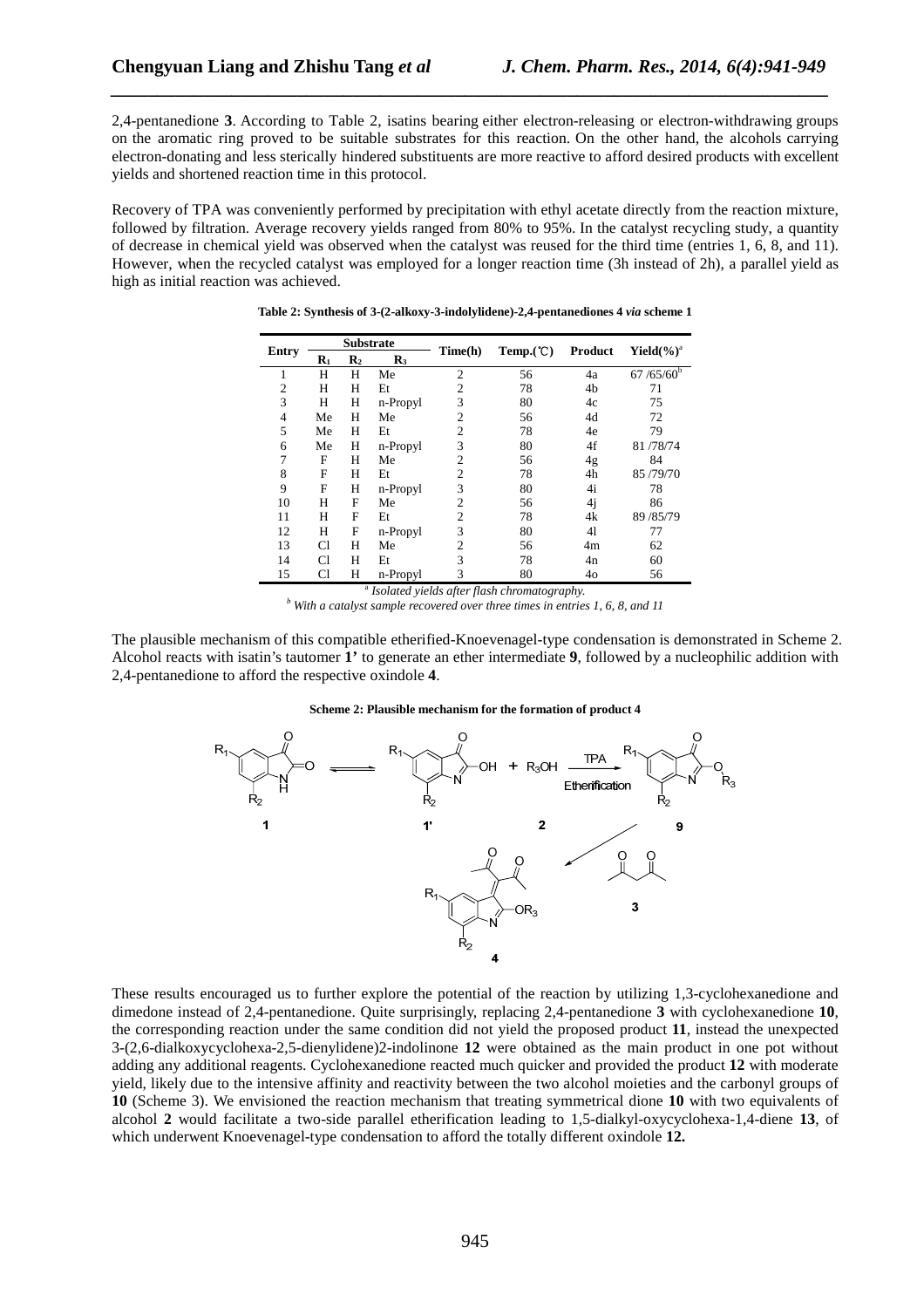**Scheme 3: Synthesis of 3-(2,6-dialkoxycyclohexa-2,5-dienylidene)-2-indolinone 12 via symmetrical cyclohexanedione in the presence of TPA** 

*\_\_\_\_\_\_\_\_\_\_\_\_\_\_\_\_\_\_\_\_\_\_\_\_\_\_\_\_\_\_\_\_\_\_\_\_\_\_\_\_\_\_\_\_\_\_\_\_\_\_\_\_\_\_\_\_\_\_\_\_\_\_\_\_\_\_\_\_\_\_\_\_\_\_\_\_\_*



**Table 3: Synthesis of 3-(2,6-dialkoxycyclohexa-2,5-dienylidene)-2-indolinone 12** *via* **scheme 1** 

| Entry | <b>Substrate</b> |                |                |                | Time(h) |             |                 | $Yield(\%)$ |
|-------|------------------|----------------|----------------|----------------|---------|-------------|-----------------|-------------|
|       | $\mathbf{R}_1$   | $\mathbf{R}_2$ | $\mathbf{R}_3$ | $\mathbf{R}_5$ |         | Temp. $(C)$ | Product         |             |
| 16    | н                | Н              | Et             | н              | 0.5     | 78          | 12a             | 53          |
| 17    | Me               | н              | Et             | н              | 0.5     | 78          | 12 <sub>b</sub> | 61          |
| 18    | F                | н              | Et             | н              | 0.5     | 78          | 12c             | 77          |
| 19    |                  | н              | Et             | н              | 0.5     | 78          | 12d             | 69          |
| 20    | н                | Н              | Et             | Me             | 0.5     | 78          | 12e             | 51          |
| 21    | Мe               | н              | Et             | Me             | 0.5     | 78          | 12f             | 59          |

### **CONCLUSION**

In conclusion, we have developed a one-pot three-component reaction applying TPA as an effective and recyclable catalyst. The operationally simple approach would be very useful since no similar approach has been reported so far to assemble such complex oxindoles. Moreover, the novelty of the corresponding products would significantly promote our drug design and development progress. The biological evaluation of all the new compounds against a number of cancer cell lines is undergoing and will be reported in due course.

#### **Acknowledgments**

This work was supported by Youth Foundation of Shaanxi University of Science & Technology (No. BJ13-20). National Science Foundation of China (Grant No. 31100040 and 81373978). Xi'an Weiyang Science & Technology Program ( Item No. 201310). We appreciate the support from Center for Instrumental Analysis, China Pharmaceutical University, for their contribution in the structural confirmation.

#### **REFERENCES**

[1] a) M. G. A. Shvekhgeimer, *Chem. Heterocycl. Compd.* **1996**, *32*, 249-276; b) S. Pandeya, D. Sriram, G. Nath and E. De Clercq, *Pharm. Acta. Helv.* **1999**, *74*, 11-17; c) P. Shanmugam, B. Viswambharan and S. Madhavan, *Org. Lett.*  **2007**, *9*, 4095-4098; d) V. Nair, A. Biju, A. Vinod and E. Suresh, *Org. Lett.* **2005**, *7*, 5139-5142; e) R. Shintani, S. Hayashi, M. Murakami, M. Takeda and T. Hayashi, *Org. Lett.* **2009**, *11*, 3754-3756; f) C. Crestini and R. Saladino, *Synth. Commun.* **1994**, *24*, 2835-2841.

[2] E. Abele, R. Abele, O. Dzenitis and E. Lukevics, *Chem. Heterocycl. Compd.* **2003**, *39*, 3-35.

[3] a) H. El Sayed, E. Ashry, E. S. Ramadan, H. A. Hamid and M. Hagar, *Synth. Commun.* **2005**, *35*, 2243-2250; b) N. Kaila, K. Janz, S. DeBernardo, P. W. Bedard, R. T. Camphausen, S. Tam, D. H. H. Tsao, J. C. Keith Jr, C. Nickerson-Nutter and A. Shilling, *J. Med. Chem.* **2007**, *50*, 21-39.

[4] a) G. Kapadia, Y. Shukla, S. Basak, E. Sokoloski and H. Fales, *Tetrahedron* **1980**, *36*, 2441-2447; b) G. J. Kapadia, Y. Shukla, S. Basak, H. M. Fales and E. Sokoloski, *Phytochemistry* **1978**, *17*, 1444-1445.

- [5] T. R. Bal, B. Anand, P. Yogeeswari and D. Sriram, *Bioorg. Medicinal Chem. Letter* **2005**, *15*, 4451-4455.
- [6] A. Jarrahpour, D. Khalili, E. De Clercq, C. Salmi and J. M. Brunel, *Molecules* **2007**, *12*, 1720-1730.
- [7] A. S. Girgis, *Eur. J. Med. Chem.* **2009**, *44*, 91-100.
- [8] S. Pandeya, D. Sriram, G. Nath and E. DeClercq, *Eur. J. Pharm. Sci.* **1999**, *9*, 25-31.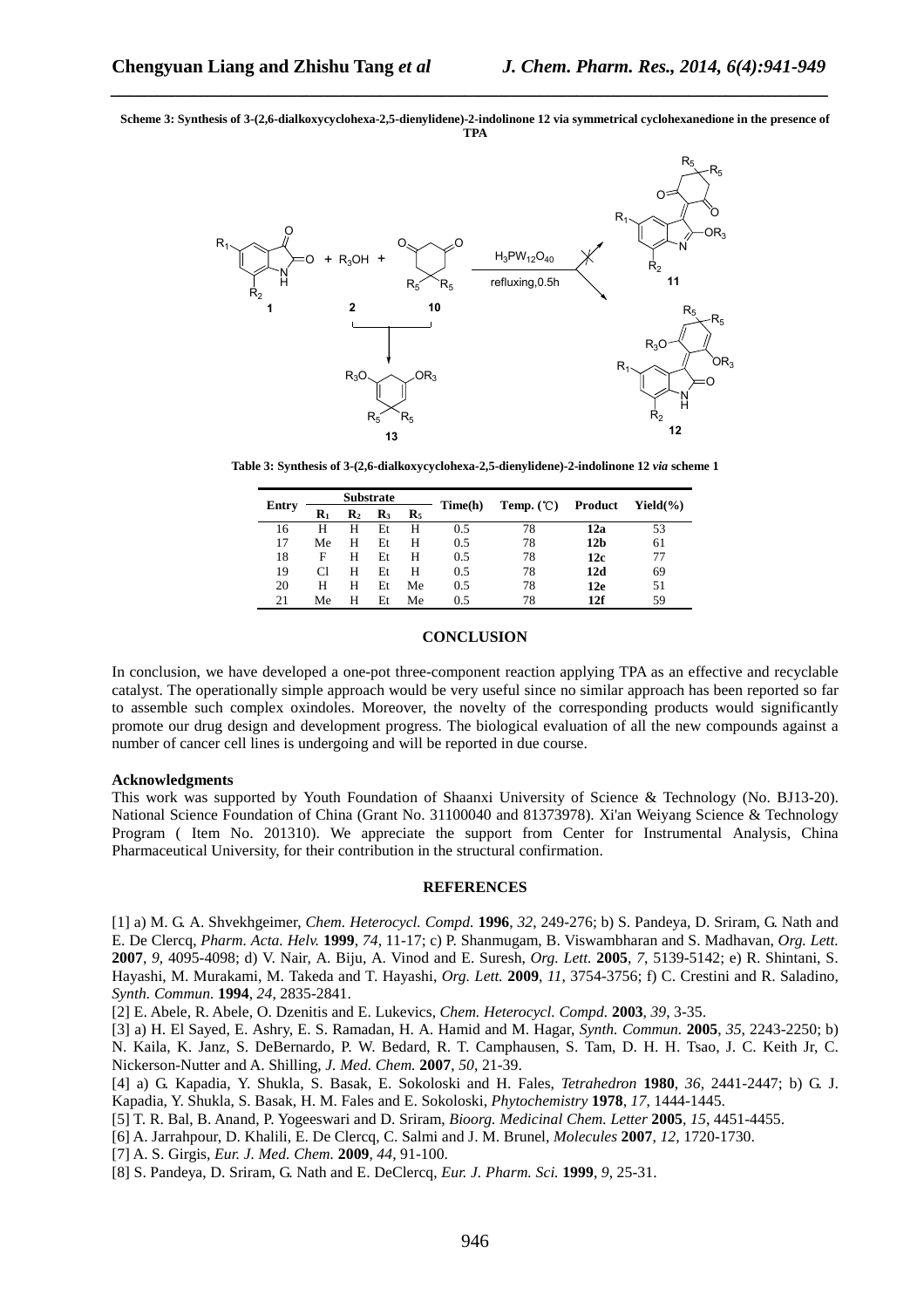[9] L. Hou, C. Ju, J. Zhang, J. Song, Y. Ge and W. Yue, *Eur. J. Pharmacol.* **2008**, *589*, 27-31.

[10] S. K. Sridhar, S. N. Pandeya, J. P. Stables and A. Ramesh, *Eur. J. Pharm. Sci.* **2002**, *16*, 129-132.

[11] N. Igosheva, C. Lorz, E. O'Conner, V. Glover and H. Mehmet, *Neurochem. Int.* **2005**, *47*, 216-224.

[12] a) M. Dabiri, Z. Noroozi Tisseh, M. Nobahar and A. Bazgir, *Helv. Chim. Acta* **2011**, *94*, 824-830; b) X. Guo, H.

*\_\_\_\_\_\_\_\_\_\_\_\_\_\_\_\_\_\_\_\_\_\_\_\_\_\_\_\_\_\_\_\_\_\_\_\_\_\_\_\_\_\_\_\_\_\_\_\_\_\_\_\_\_\_\_\_\_\_\_\_\_\_\_\_\_\_\_\_\_\_\_\_\_\_\_\_\_*

Huang, L. Yang and W. Hu, *Org. Lett.* **2007**, *9*, 4721-4723; c) F. Hatamjafari, *Synth. Commun.* **2006**, *36*, 3563-3570.

[13] a) Y. Liu, Z. Ren, W. Cao, J. Chen, H. Deng and M. Shao, *Synth. Commun.* **2011**, *41*, 3620-3626; b) Y. Li, H. Chen, C. Shi, D. Shi and S. Ji, *J. Comb. Chem.* **2010**, *12*, 231-237.

[14] a) T. Yamaguchi, *Appl. Catal.* **1990**, *61*, 1-25; b) B. M. Reddy and P. M. Sreekanth, *Tetrahedron Lett.* **2003**, *44*, 4447-4449; c) K. Arata, H. Matsuhashi, M. Hino and H. Nakamura, *Catal. Today* **2003**, *81*, 17-30.

[15] a) Z. H. Wang, W. Y. Li, F. L. Li, L. Zhang, W. Y. Hua, J. C. Cheng and Q. Z. Yao, *Chin. Chem. Lett.* **2009**, *20*, 542-544; b) Z. H. Wang, Y. Dong, T. Wang, M. H. Shang, W. Y. Hua and Q. Z. Yao, *Chin. Chem. Lett.* **2010**, *21*, 297-300.

**Spectra of representative 4c and 12a**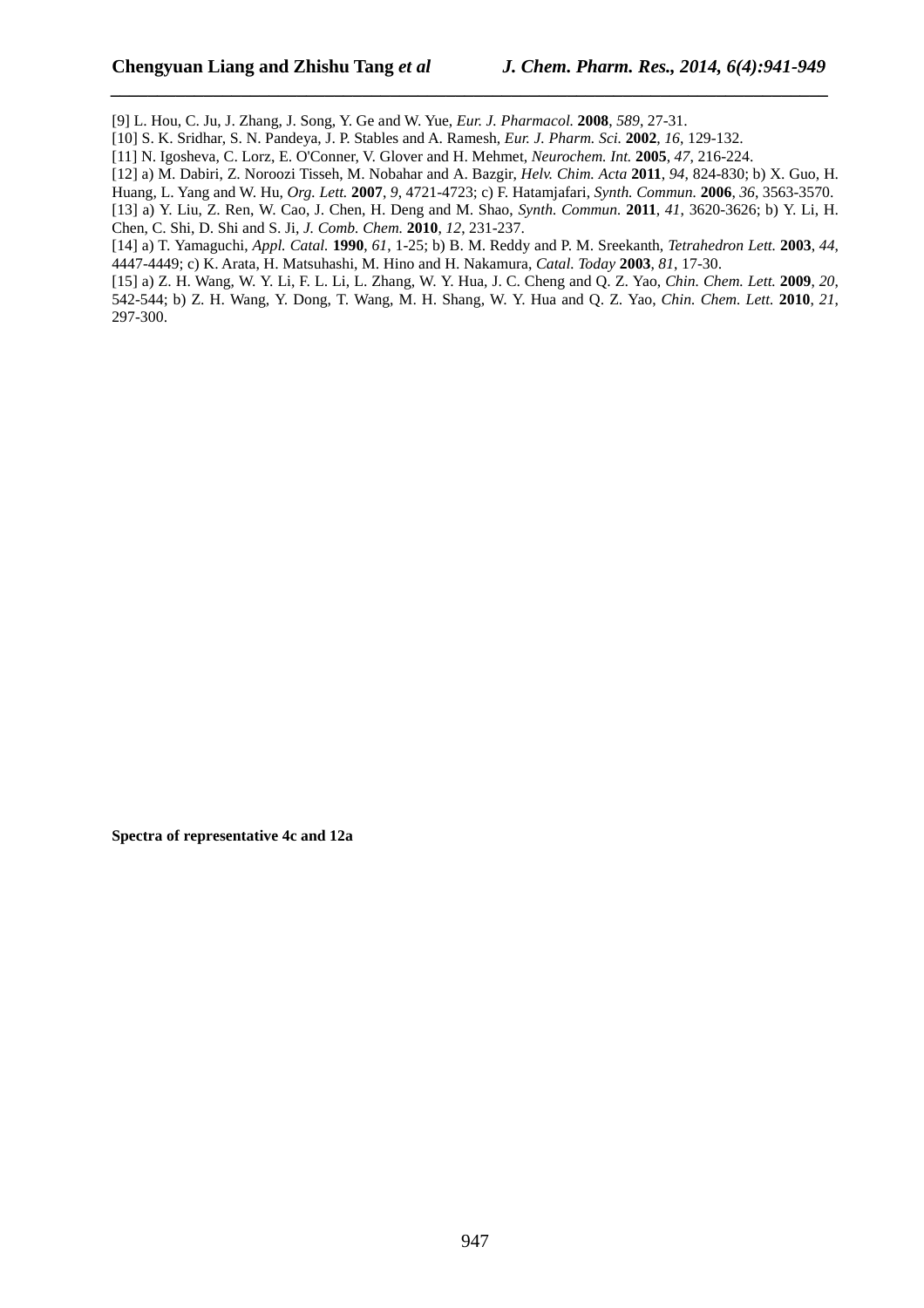